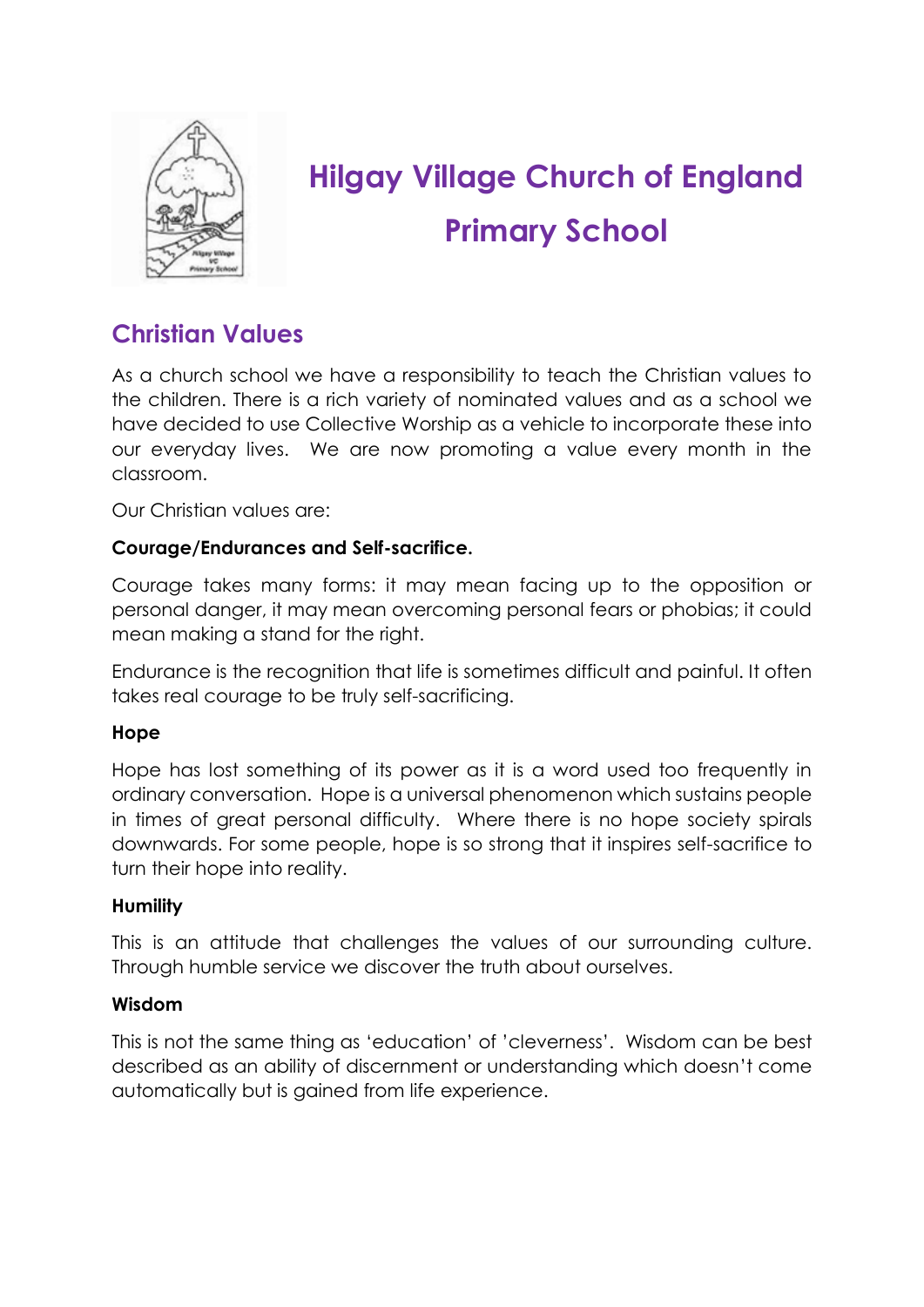# **Trust**

This is essential to human life and lies at the heart of all relationships. Trust entails being vulnerable because by trusting you are putting yourself into others' hands.

# **Friendship**

This is an undisputed value in our society with children and teenagers often spending more time with their friends than their family. True friendship enables each person to grow and ensures that the unique individuality of each person is recognised.

# **Creation and Stewardship**

The respect for Creation has faltered in the face of technological advances. Now we are face to face with the issues of climate change, crisis over access to food and water, destruction of habitat and the rapid extinction of species. It is not clear whether the earth can still renew itself of whether the damage has gone too far. What should we be doing now?

# **Agape (Christian Love)**

Agape is the key Christian value as it lies at the root of all other values. It means respect, affection, benevolence, goodwill and concern for the welfare of one loved. It is selfless and means putting other first before oneself.

# **Koinonia (Community)**

It means fellowship, community, union, partnership. In Christian teaching "koinonia" describes how Christians come together as a family.

# **Thankfulness**

The concept of thankfulness is important, especially in worship where songs and prayers of thankfulness and praise.

#### **Compassion**

Attitudes and actions must reflect the kindness, mercy and compassion of Jesus, and the love of God for everyone, with that special concern for the poor and the oppressed. "Compassion" is a much stronger word than 'sympathy', it is more than feeling sorry for someone, it is as if you step into their shoes.

#### **Peace**

This is about positive harmony and healthy relationships between people. It involve spiritual as well as material security. Peace is a state of true wholeness, a state of well-being.